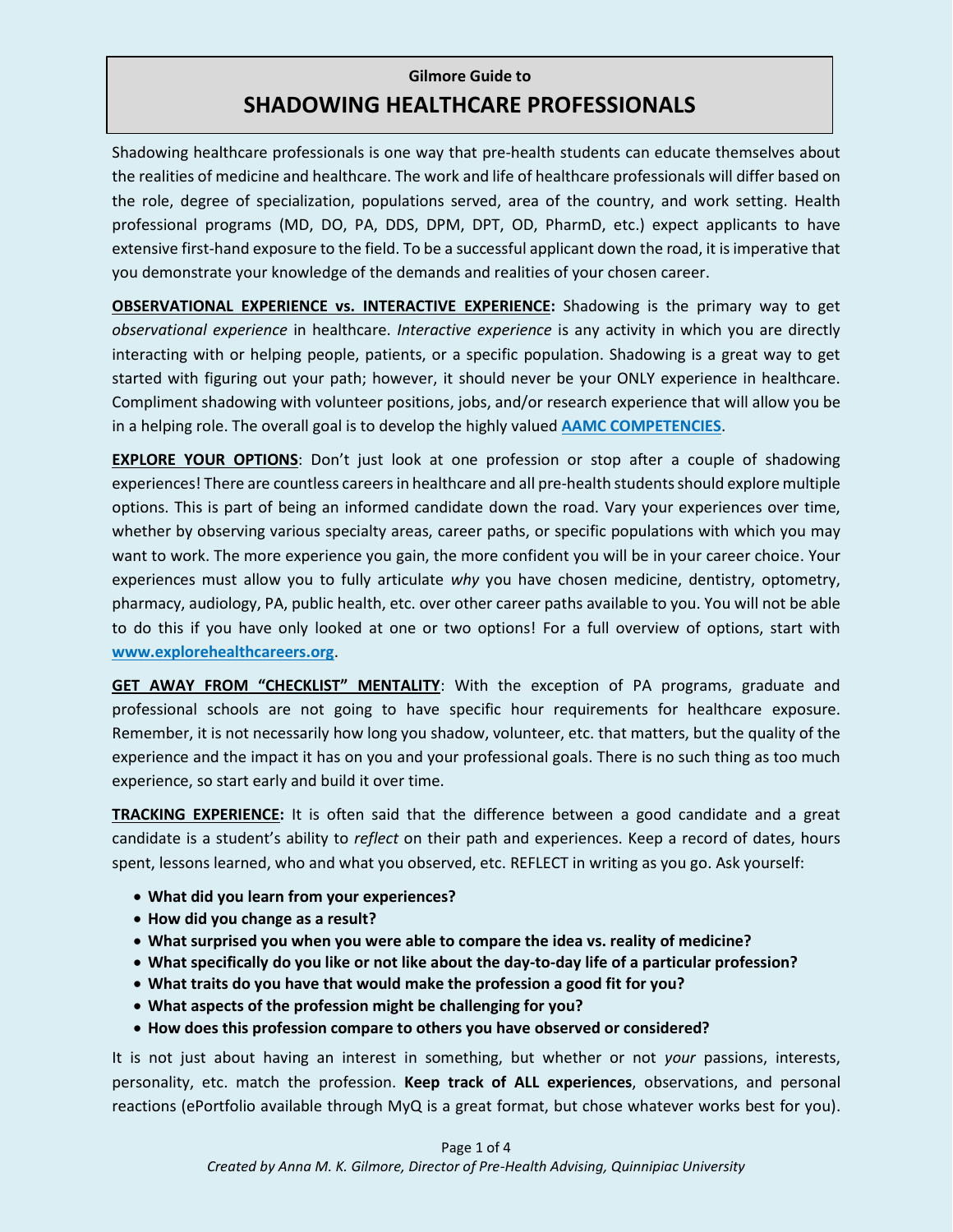This will help you reflect on the realities of the profession so that you can strongly articulate your interest and motivation in the future (hint, hint…this also makes application time much easier). All experience is self-reported at the time you apply, so take responsibility to track early and often.

## **ADVICE FOR GETTING STARTED**

- **1. Be proactive.** You will be hard pressed to find formal shadowing "programs" at hospitals or other clinical settings. The vast majority of shadowing experiences are found by proactively contacting professionals and asking about availability for shadowing. Due to HIPAA regulations, not all organizations or professionals can allow shadowing, so don't be discouraged if you get a "NO" along the way. You may have to contact several people before you find an opportunity, so be persistent (but professional). AAMC has fantastic "fact sheets," such as, "**[Shadowing a Doctor](https://students-residents.aamc.org/applying-medical-school/article/shadowing-doctor/)**" that you can access through their **[Aspiring Docs](https://students-residents.aamc.org/choosing-medical-career/medical-careers/aspiring-docs/aspiring-docs-fact-sheets/aspiring-docs-experience/)** website.
- **2. Be prepared.** Have an "elevator speech" and professional email inquiry prepared ahead of time. Always address others using professional titles. Concisely introduce yourself and provide some background about you (major, year in college, possibly professional interests). You can then *politely ask* if the contact would be willing to let you shadow them in order to learn more about their profession. Se[e here](https://www.google.com/url?sa=t&rct=j&q=&esrc=s&source=web&cd=3&ved=0ahUKEwiyn77r7PPaAhUGnlkKHYNADkYQFgg-MAI&url=http%3A%2F%2Fmskeebleswebspace.weebly.com%2Fuploads%2F1%2F3%2F2%2F8%2F13287409%2Felevatorspeechworksheet.pdf&usg=AOvVaw22AGY3Lrcy5kkK09TQT7vP) for a guide to preparing an elevator pitch.
- **3. Start with your "warm" or primary contacts**. As with any type of networking, you will want to first contact those around you who you know personally or with whom you have common affiliations, interests, or contacts. Examples include: family, friends, neighbors, current or past healthcare providers, Quinnipiac alumni, or professionals with which you work or volunteer. Start with asking for one or two days – the worst they can say is, "no!" Length of shadowing experiences can range from one day to more extended periods of time. This will depend upon the practitioner's availability, type of practice, specialization area and restrictions with patient confidentiality. Asking for one day is a great way to start as it is not a huge commitment by either you or the person you are contacting. If it leads to more shadowing, even better!
- **4. Secondary contacts**. Once you have reached out to primary contacts and have done some initial shadowing or informational interviewing, you can ask those professionals for suggestions of additional people you could contact to expand upon your shadowing experiences. Ask if they have any colleagues in other specialty areas or professional tracks you may be interested in. These secondary contacts may be more willing to help you out if you were referred by a colleague that they work with or know well.
- **5. Online searching**. Another way to find people to contact for shadowing opportunities is to search the online directories of local hospitals, clinics, professional associations, or healthcare systems. LinkedIn is another possible resource. Professional associations sometimes even have mentor networks or search engines to find people in a specific region (go t[o www.explorehealthcareers.org](http://www.explorehealthcareers.org/) for easy links to national associations; do a google search for regional or state professional associations). Remember that getting a "yes" from someone who isn't a "warm contact" will be more of a challenge, so don't get discouraged if someone is not responsive. If you get declined, just move on to the next contact on your list.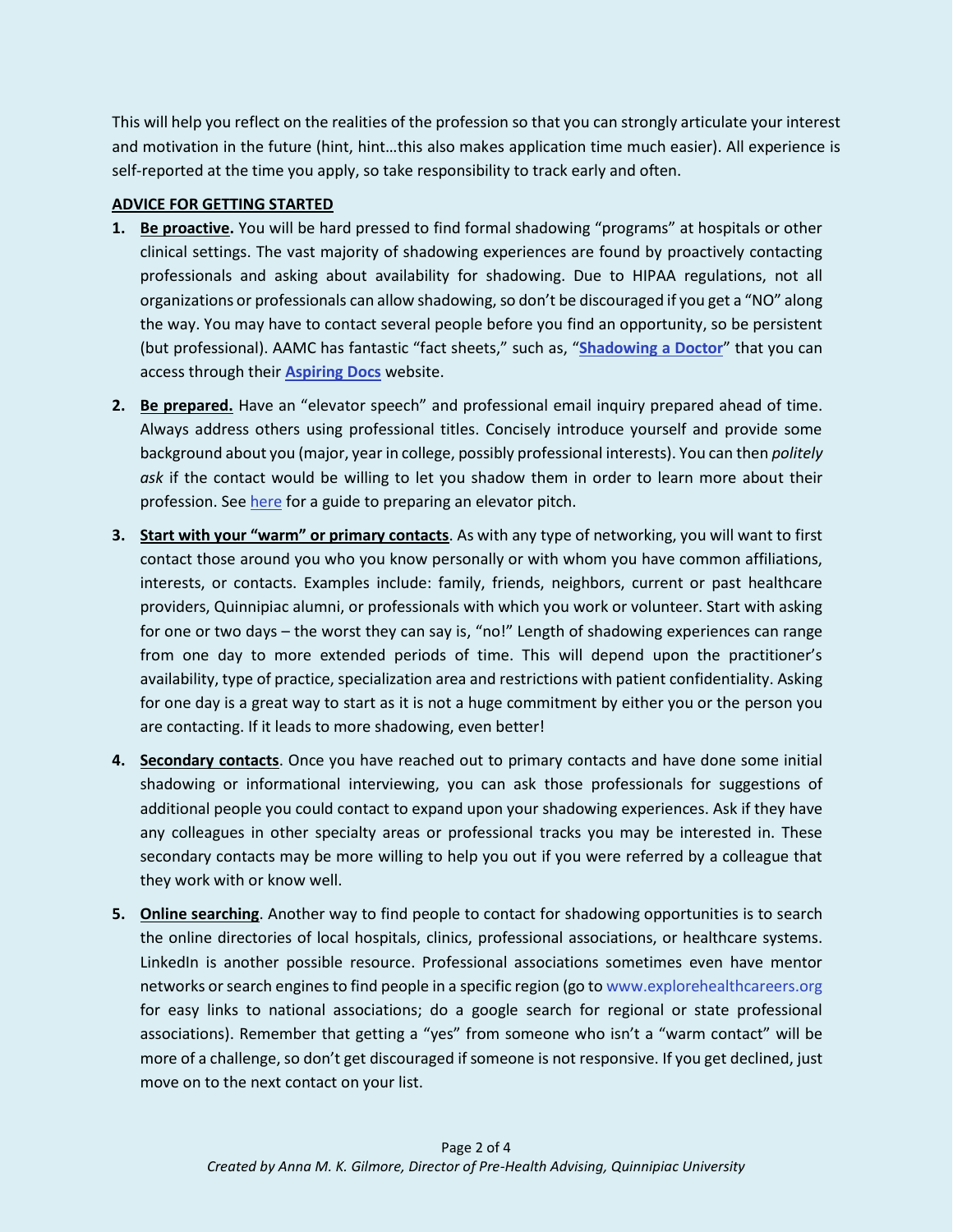- **6. Professionalism is crucial.** Always be courteous and grateful to anyone who helps you out along the way! Read up on professionalism and business etiquette before contacting anyone. Keep in mind that today's shadowing opportunity may lead to additional opportunities or positive references down the road. If you need assistance with networking techniques, drafting professional emails or other professional interactions, reach out to your career counselor for assistance (*Rick DelVecchio in College of Arts & Sciences; Cindy Christie in School of Health Sciences*). Be sure to:
	- Dress professionally
	- Arrive on time
	- Introduce yourself using your first and last name
	- Have a firm handshake
	- Use proper titles when addressing professionals when in doubt, chose formality
	- Ask questions (Google "informational interview" for ideas)
	- Express gratitude and send a follow-up thank you note
- **7. Sample Email Inquiry.** Do not just cut and paste this! Personalize and keep it professional.

*Dear Dr./Ms./Mr. \_\_\_\_\_\_\_\_\_\_:*

*My name is Bob Bobcat, and I am currently a* [year in school] at Quinnipiac University. *I am in the process of exploring career options in healthcare and I am very interested in the field of (e.g., dentistry, occupational therapy, pediatric oncology, etc.). I am in the process of seeking out opportunities for shadowing in order to better understand what it is like to be a lifound your e-mail through the website (Or, alternatively, I was given your contact information by your colleague, \_\_\_\_\_\_\_\_\_\_). If you are willing and your hospital/clinic/office allows students to shadow, I would welcome an opportunity to observe you work for a day.*

*I realize that you are busy and that your time is valuable. If you have any questions or concerns, you can reach me by e-mail or phone (###-###-####).*

*Thank you for your help. Best Regards, Bob*

**8. If the answer is "No."** Chances are, you will probably get turned down before someone says yes. Don't get discouraged—this is a normal part of the process. There are ways to leverage a "no" into other opportunities. As a general rule, always thank the professional for responding, even if you don't get the answer you were hoping for. This is good for relationship building, which might open up other opportunities down the line. If it feels appropriate, consider responding to inquire about the possibility of an informational interview or other colleagues they may have in the field.

Request names of other contacts in the field:

*Dear Dr./Ms./Mr. \_\_\_\_\_\_\_\_\_\_:*

*Thank you for taking the time to respond to my e-mail. I understand why shadowing it is not an option, but I very much appreciate you following up on my request. Do you have any friends or colleagues in the field of \_\_\_\_\_ at organizations where shadowing may be allowable? Thank you again for your time and consideration.*